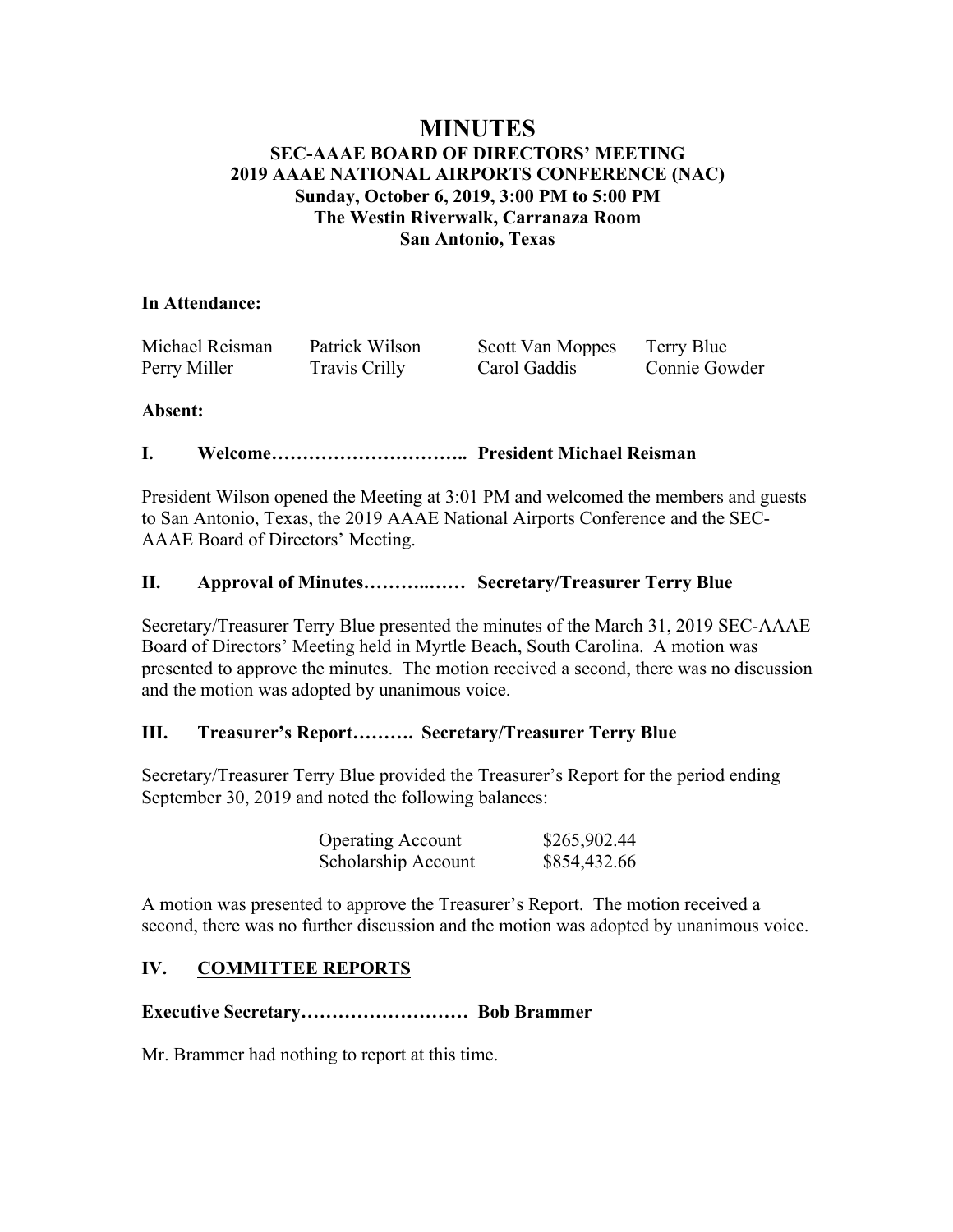## **2020 AAAE/SEC-AAAE Finance & Administration Conference………………Carol Gaddis, Madam Chairman Megan Atkins Thoben, Madam Co-Chairman**

Ms. Gaddis reported that the 2020 Finance and Administration Conference would be held in the Plantation/Jacksonville, Florida area on February 9-11, 2020. Additional registration information will be made available nationwide closer to the conference dates. The agenda is almost set and sponsors will be contacted shortly.

## **2020 SEC-AAAE Annual Conference……Bryan Malinowski, Chairman**

Mr. Malinowski was not in attendance. Mr. Brammer reported the Conference will be held at the Marriott Hotel & Convention Center in Little Rock, Arkansas on March 29- 31, 2020. Room rates are \$149 and conference planning is underway. Volunteers for the conference committee are currently being solicited and interested parties should contact Mr. Carter at scarter@clintonairport.com.

### **2021 SEC-AAAE Annual Conference……Greg Kelly, Chairman**

Mr. Kelly provided a very professionally created video and reported the dates for the 2021 SEC-AAAE Annual Conference are March 27-30, 2021 at the Marriott Savannah Riverfront. More information to follow.

## **2022 SEC-AAAE Annual Conference…… Scott Brockman, Chairman**

Mr. Terry Blue reported that the search for a venue was underway and hopefully the conference will be scheduled sometime in the month of April 2022.

## **Professional Education Committee……… Tommy Bibb, Chairman**

Mr. Bibb reported the chapter continues to be very active with candidates in the final interview preparation process. Four individuals are sitting for their final interview during the NAC in San Antonio – two from Charlotte and two from Savannah. There are nine more candidates prepping for the final interview process from Florida, Georgia, Arkansas, and Virginia. Anyone interested in serving on interview panels should contact Tommy Bibb at 615-275-1655 or via email at tom bibb@nashintl.com.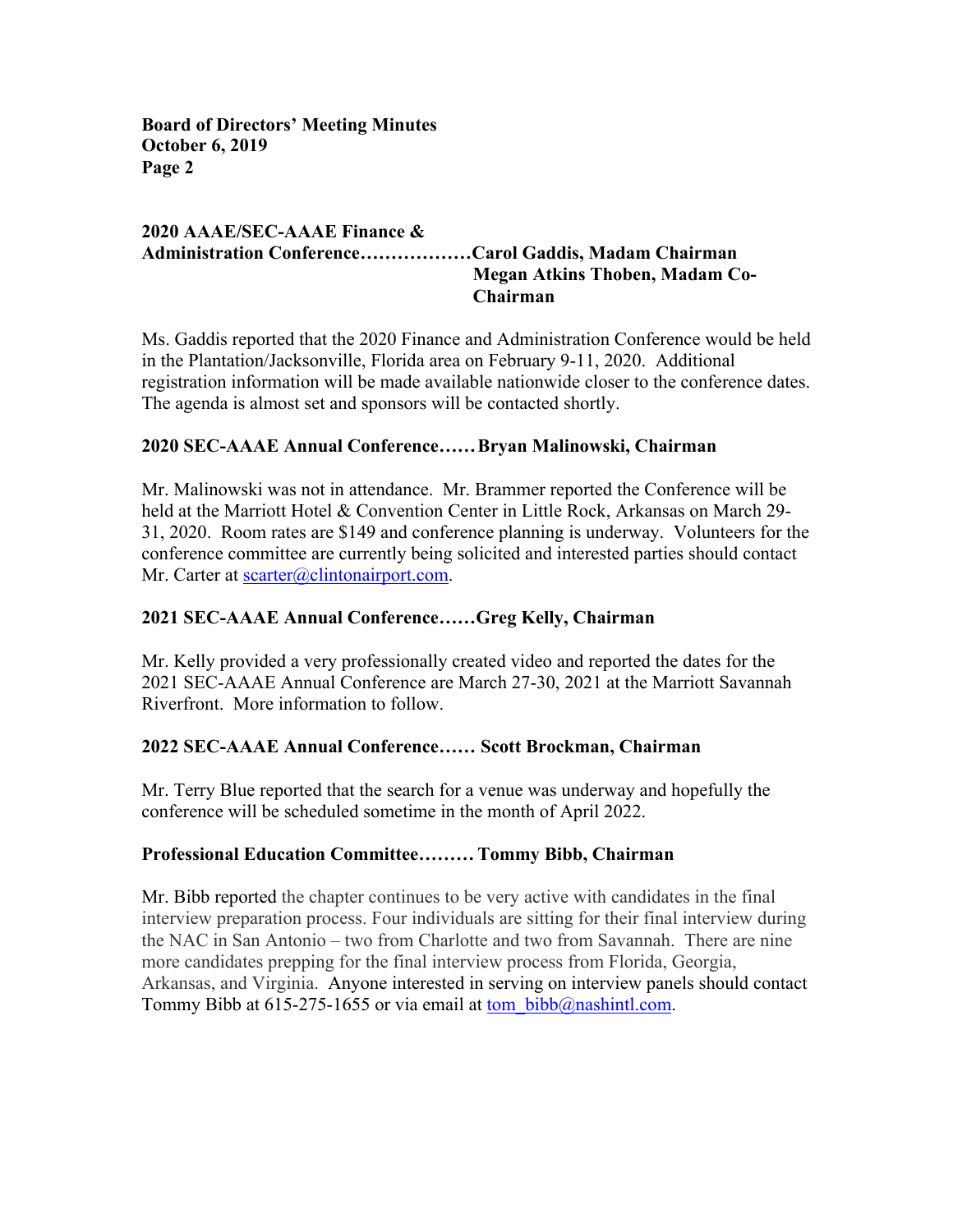**Student Scholarship & Academic Outreach Committee…………………....... Travis Crilly, Chairman Brent Brown, Internship Administrator Nina MacPherson Herbert Judon**

Mr. Crilly reported on the status of the Student Scholarship and Academic Outreach Committee**.** The scholarship application window is currently active until 10/31/19, after which the committee expects to receive an award list to review and recommend for approval/payment

The Chapter has awarded Internship Grants to the following Airports: Jacksonville Airport Authority, Rock Hill – York County Airport (UZA), Coastal Carolina Regional Airport (EWN), Memphis International Airport (MEM), Gulfport – Biloxi International Airport (GPT), and Columbia Metropolitan Airport (CAE). The Committee is also working with AAAE National for the opportunity to award a  $7<sup>th</sup>$  grant.

President Wilson thanked Mr. Crilly and his Committee for their outstanding contributions.

### **Membership Development Committee……………………………….... April Cameron, Madam Chairman Ryan Betcher, Vice-Chairman**

Mr. Betcher reported the Committee has secured six new members thus far this year for a total membership of 722. Mr. Betcher asked that all members look at their organizations for possible new members.

### **Corporate Liaison Committee………….... John Carrigan, Chairman**

Mr. Carrigan reported he has scheduled a Corporate Liaison Committee telecom for Tuesday, October 22, 2019 from 12:30 PM to 1:00 PM to provide an update on actions at the SEC-AAAE Board Meeting held during the National Airports Conference (NAC) in San Antonio, Texas, also discussions of the possibilities of Corporate Liaison Committee members using the SEC-AAAE portion of the AAAE Hub for the posting of upcoming internships and other uses, and an update on the upcoming SEC Corporate Awards schedule.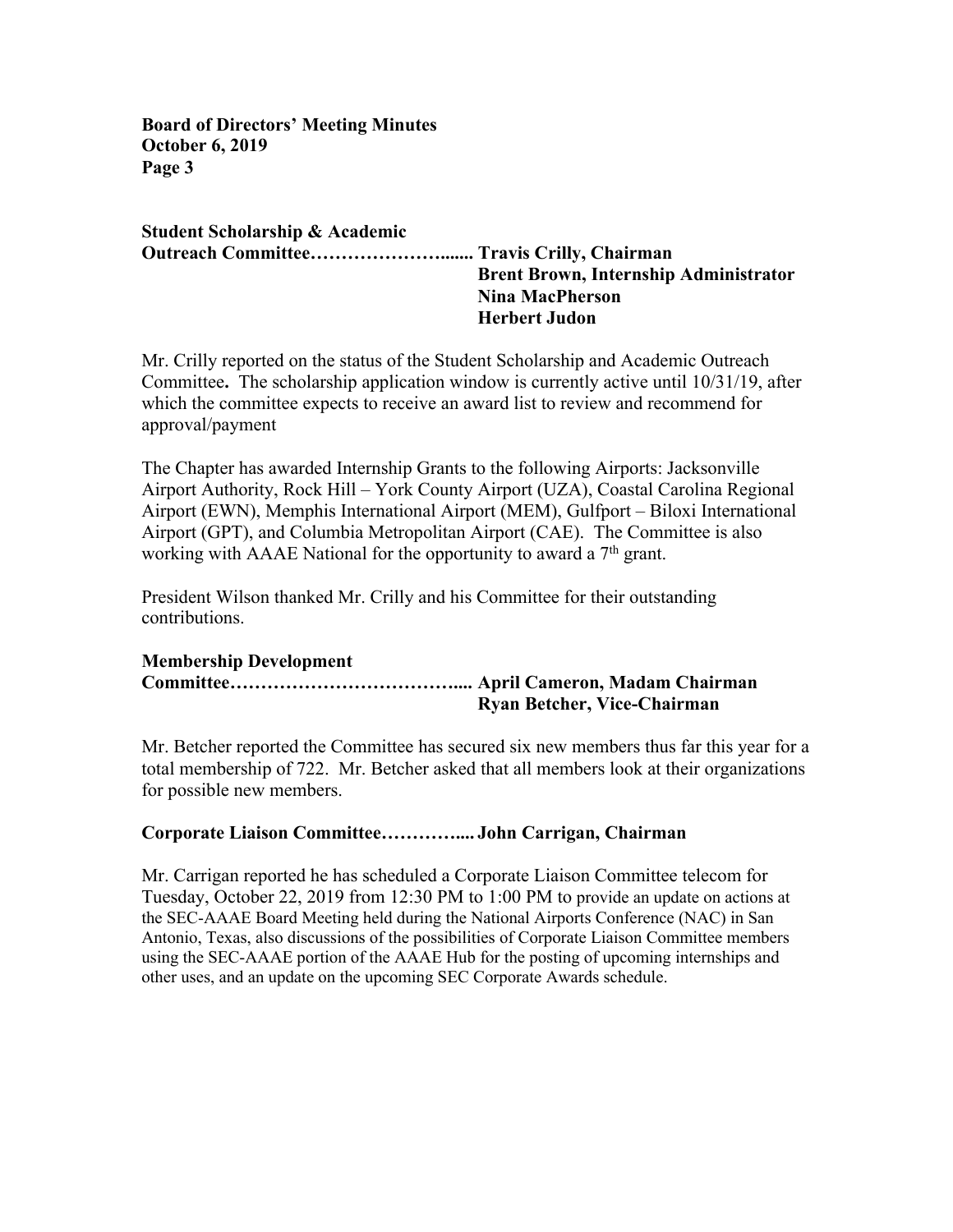## **Conference Site Selection Committee…… Dave King, Chairman Jack Christine Connie Gowder Scott Van Moppes Patrick Wilson**

Mr. King was not in attendance. Mr. Brammer noted there was nothing to report at this time and Mr. King has recommended that the committee be dropped from the agenda until a search for 2023 venues and beyond are presented.

### **Conference Financial Oversight**

### **Committee…................................................ Judi Olmstead, Chairman**

Ms. Olmstead was not in attendance. Mr. Brammer reported that financial statements for the 2019 Finance & Administration Conference and the 2019 SEC-AAAE Annual Conference have been forwarded to the auditors.

## **Emerging Airport Leaders Program…… Travis Crilly, Chairman**

Mr. Crilly reported a revised and expanded program is ready to launch on December 1<sup>st</sup>, 2019 with a first full meeting of the committee and all participants to be held during the 2020 SEC AAAE Annual Conference in Little Rock. The program will continue to leverage the value of pairing participants with industry mentors and will expand in the areas of Chapter participation and promotion of professional accreditation in close consultation with Mr. Tommy Bibb and his Committee. One specific (and very intentional) enhancement with the revised program will be the creation of guidelines and/or objectives for both mentors and mentees, which very clearly states that the relationship shall be mentee driven.

## **Goal Digger Program……………….......... Judi Olmstead, Madam Chairman**

Ms. Olmstead was not in attendance. Mr. Brammer reported the 10th Goal Digger event would be held in Norfolk, Virginia, on November 8, 2019 from 9:00 AM to 3:30 PM. Ms. Olmstead encourages SEC-AAAE leadership to send participants to the event. Keynote speakers include Courtney Beamon, President of Delta Airport Consultants, Leslie Benson, CEO of Departure Media, Robert Bowen, Executive Director at Norfolk International Airport, Steve Sterling, Deputy Executive Director at Norfolk International Airport and John Burton with Moonshadow Leadership Services who will offer a free DiSK analysis to all participants. The Board was reminded that Ms. Olmstead is always looking for her next venue and interested airports should contact her at  $\frac{\text{olmstea}(a\text{horry} \text{county} \text{.} \text{org.}}{\text{Tr}(X)}$  (Yes, the "d" is intentionally missing!)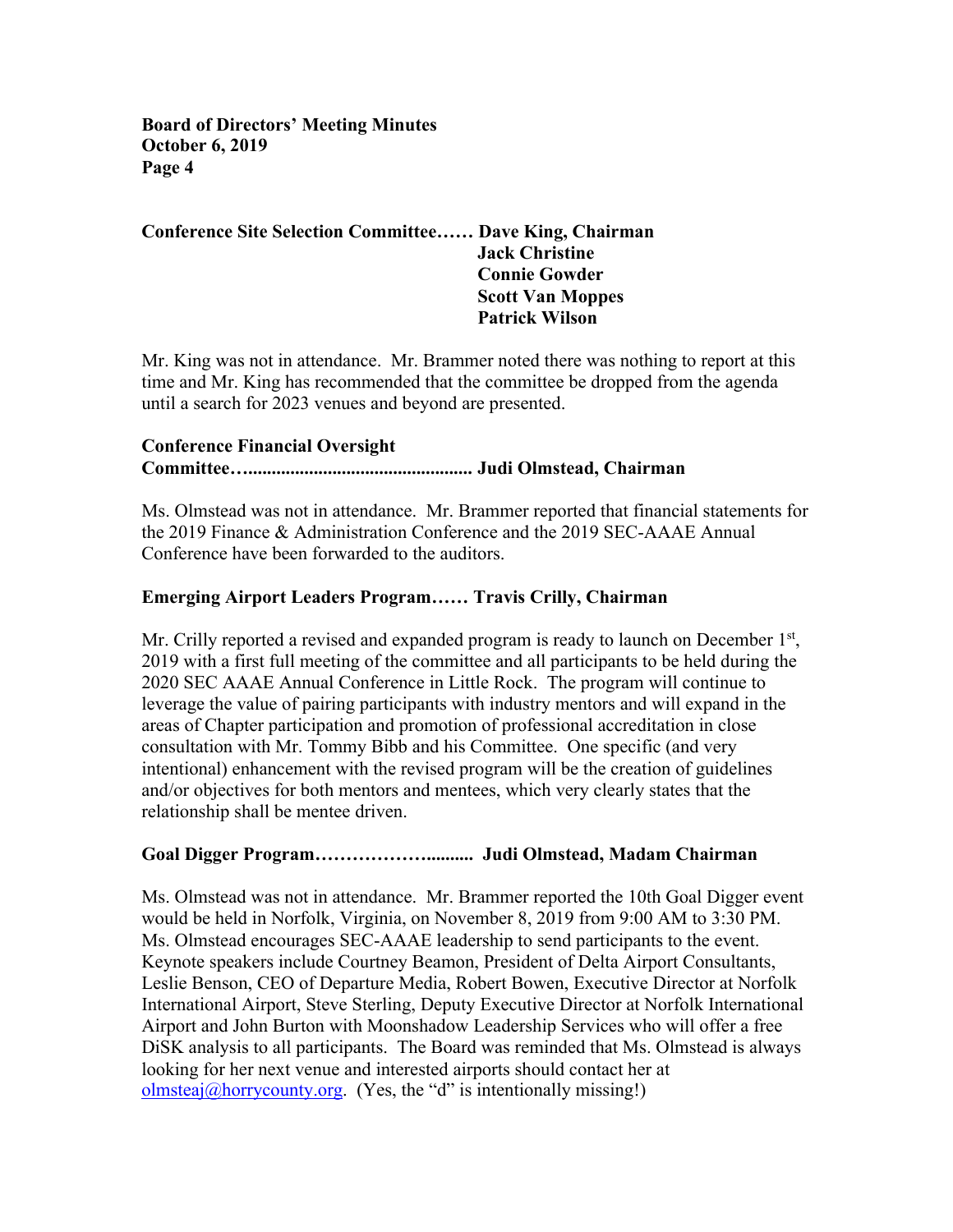### **Marketing & Communications………….. Carol Gaddis, Madam Chairman**

Ms. Gaddis reported the Marketing & Communications Committee is working diligently to populate our pages on Facebook, Twitter, LinkedIn, and other available social media sites with "news you can use." We've heard from a few people with updates to share and encourage others to respond as soon as possible. We're asking that conference attendees post information to these pages which also helps those who cannot attend know the benefit of the sessions being taught, posting awards pictures and other pertinent information.

### **Diversity Committee……………………… Cyrus Callum, Chairman**

Mr. Callum was in attendance. President Wilson lead the discussion reporting this was a newly developed committee and its goals and objectives were likewise in development. President Wilson thanked Ms. Callum for leading this committee.

### **Resolutions & Bylaws…………………….. Bob Brammer, Chairman**

Mr. Brammer postponed any comments pending New Business.

#### **Nominations Committee………………….. Michael Reisman, Chairman**

Mr. Reisman noted that in light of a recent resignation from the Board, he was nominating Mr. Terry Blue to the role of President-Elect and Mr. Scott Van Moppes to the role of Secretary/Treasurer in accordance with Section 16 of the bylaws. A motion was offered to approve the nominations. The motion received a second, there was no further discussion and the motion was adopted by unanimous voice. Mr. Smighelschi received an ovation from the Board and guests for his very valuable contributions to the Chapter and AAAE.

#### **V. Old Business**

There was no Old Business for consideration.

#### **VI. New Business**

It was noted that a recent resignation from the SEC-AAAE Board of Directors provided an opportunity for the number of Executive Board Members to be reduced to three thereby expediting new Board Members through the chairs of the Association by one less year. Discussion ensued. Following discussion, a motion was presented for the Executive Secretary to draft a bylaws change to reduce the number of Executive Board Members to three and place the amendment on the agenda for consideration by the General Membership of the Association during the course of its General Membership Meeting to be held on or about March 30, 2020 in Little Rock, Arkansas. The motion received a second, there was no further discussion and the motion was adopted by unanimous voice.